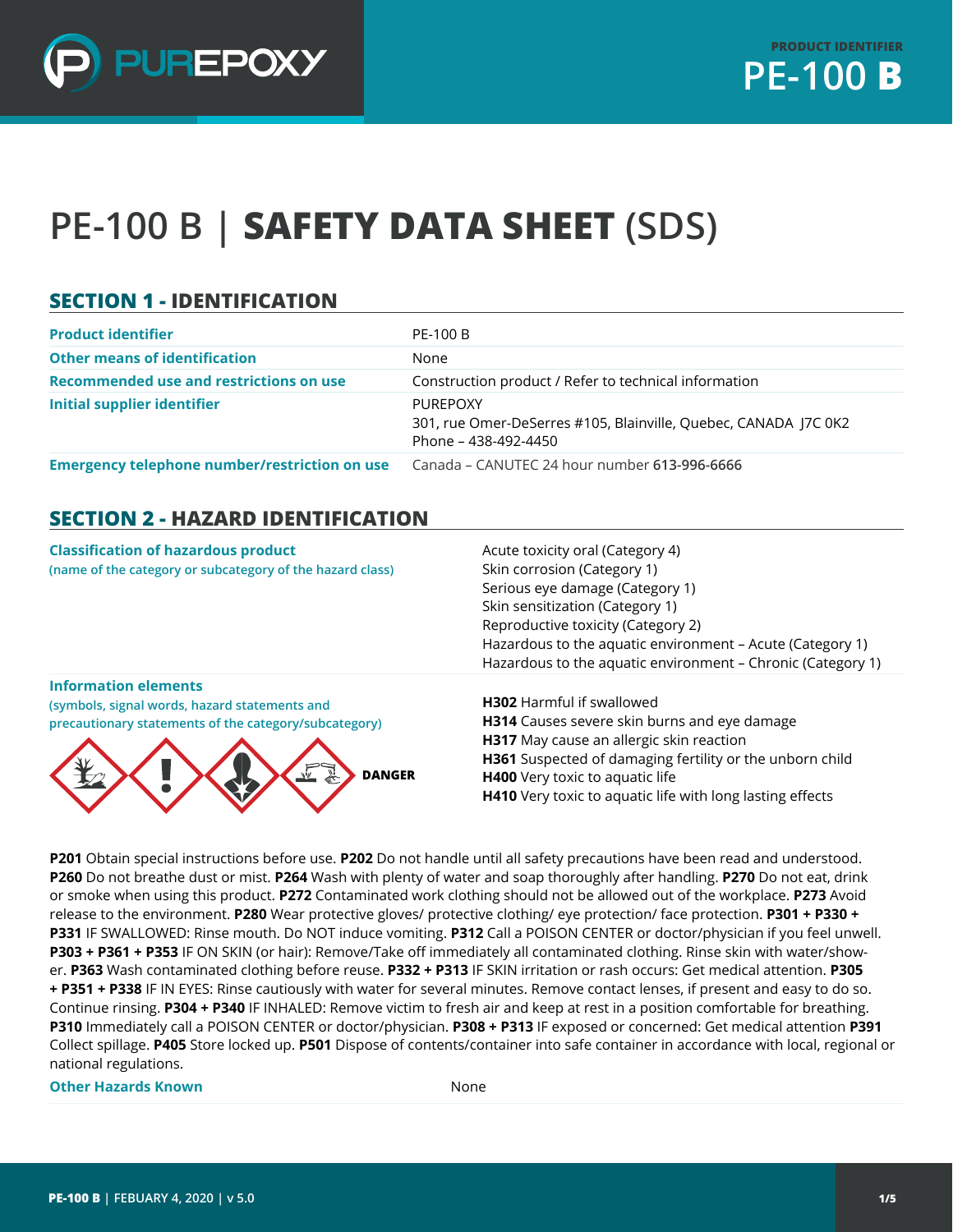## **SECTION 3 - COMPOSITION/INFORMATION ON INGREDIENTS**

| <b>Chemical name (common name/synonyms)</b>     | <b>CAS NUMBER or other</b> | <b>Concentration (%)</b> |
|-------------------------------------------------|----------------------------|--------------------------|
| Epoxy adduct                                    | Secret                     | 10-30                    |
| Isophorone diamine                              | 2855-13-2                  | 10-30                    |
| Benzyl alcohol                                  | 100-51-6                   | $1 - 10$                 |
| Nonylphenol                                     | 84852-15-3                 | $10 - 30$                |
| Poly(propylene glycol) bis(2-aminopropyl ether) | 9046-10-0                  | 20-40%                   |

**All ingredients are listed according to OSHA (29 CFR).**

**\* Statement - This safety data sheet provides concentration range(s) instead of the actual concentration(s) considered trade secret(s).**

#### **SECTION 4 - FIRST AID MEASURES**

| <b>Inhalation</b>           |                                            | IF INHALED: Remove person to fresh air and keep comfortable for breathing. Immediately call a doctor.                                                                                                                                                                                                                                           |
|-----------------------------|--------------------------------------------|-------------------------------------------------------------------------------------------------------------------------------------------------------------------------------------------------------------------------------------------------------------------------------------------------------------------------------------------------|
| Ingestion                   | if you feel unwell.                        | IF SWALLOWED: Rinse mouth. Do NOT induce vomiting. NEVER give anything by mouth if victim is rapidly losing<br>consciousness, or is unconscious or convulsing. Rinse mouth thoroughly with water. Have victim drink two<br>glasses of water. If vomiting occurs naturally, have victim lean forward to reduce risk of aspiration. Call a doctor |
| <b>Skin contact</b>         | Wash contaminated clothing before reuse.   | IF ON SKIN (or hair): Take off immediately all contaminated clothing. Rinse skin with water (15-20 minutes).                                                                                                                                                                                                                                    |
| <b>Eye contact</b>          | to do. Continue rinsing.                   | IF IN EYES, Rinse cautiously with water for several minutes (15-20). Remove contact lenses, if present and easy                                                                                                                                                                                                                                 |
| (acute and delayed)         | <b>Most important symptoms and effects</b> | Causes severe skin, respiratory or digestive tract burns and eye damage.                                                                                                                                                                                                                                                                        |
| attention/special treatment | <b>Indication of immediate medical</b>     | In all cases, call a doctor. Do not forget this document.                                                                                                                                                                                                                                                                                       |

#### **SECTION 5 - FIREFIGHTING MEASURES**

| <b>Specific hazards of the hazardous</b><br>product (hazardous combustion products) | Carbon oxides and other irritant/toxic gases and fumes.                                                                                                                                                                                                                                                                                                                                                                                                                     |
|-------------------------------------------------------------------------------------|-----------------------------------------------------------------------------------------------------------------------------------------------------------------------------------------------------------------------------------------------------------------------------------------------------------------------------------------------------------------------------------------------------------------------------------------------------------------------------|
| <b>Suitable and unsuitable</b><br>extinguishing media                               | In case of fire: Use carbon dioxide, chemical powder agent and appropriate foam to<br>extinguish surrounding products.                                                                                                                                                                                                                                                                                                                                                      |
| <b>Special protective equipment</b><br>and precautions for fire-fighters            | During a fire, irritating/toxic smoke and fumes may be generated. Do not enter fire<br>area without proper protection. Firefighters should wear proper protective equipment<br>and self-contained breathing apparatus with full facepiece. Shield personnel to protect<br>from venting, rupturing or bursting cans. Move containers from fire area if it can be<br>done without risk. Water spray may be useful in cooling equipment and cans exposed<br>to heat and flame. |

#### **SECTION 6 - ACCIDENTAL RELEASE MEASURES**

| <b>Personal precautions,</b>                                    | Absorb spillage to prevent material-damage. Restrict access to area until completion of                                                                                                                                                                                                                                                                                  |
|-----------------------------------------------------------------|--------------------------------------------------------------------------------------------------------------------------------------------------------------------------------------------------------------------------------------------------------------------------------------------------------------------------------------------------------------------------|
| protective equipment                                            | clean-up. Ensure clean-up is conducted by trained personnel only. All persons dealing                                                                                                                                                                                                                                                                                    |
| and emergency procedures                                        | with clean-up should wear the appropriate protective equipment (See Section 8).                                                                                                                                                                                                                                                                                          |
| <b>Methods and materials for</b><br>containment and cleaning up | Ventilate area of release. Stop the leak if it can be done safely. Contain and absorb any<br>spilled liquid concentrate with inert absorbent material, then place material into a<br>container for later disposal (see Section 13). Contaminated absorbent material may pose<br>the same hazards as the spilled product. Notify the appropriate authorities as required. |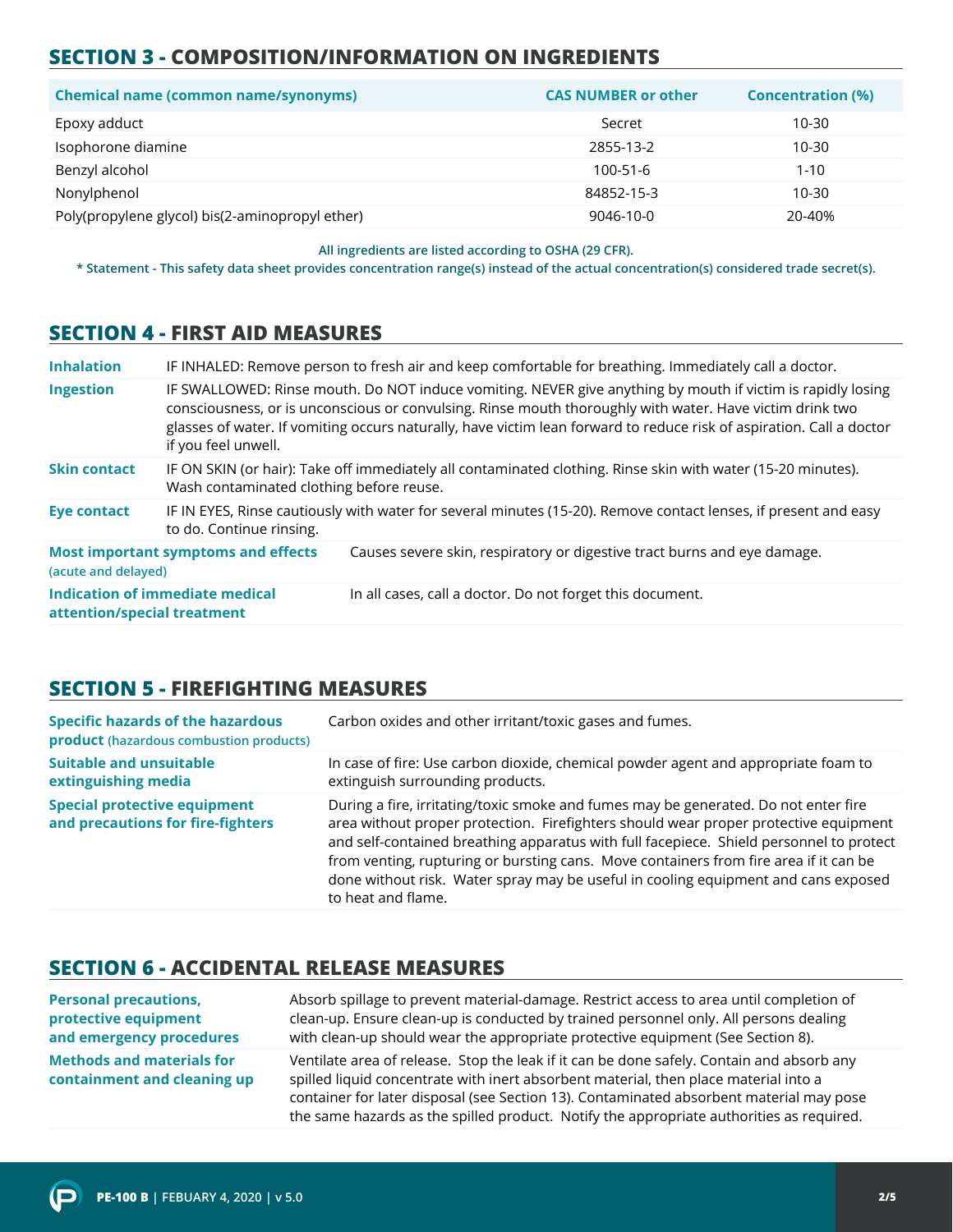#### **SECTION 7 - HANDLING AND STORAGE**

| <b>Precautions for</b>                                                              | Wear protective gloves/ protective clothing/ eye protection/ face protection.                                                                                                                                                                                                                                                                                                                                                                                                                                                                                                                                                                                                                                                                                                  |  |
|-------------------------------------------------------------------------------------|--------------------------------------------------------------------------------------------------------------------------------------------------------------------------------------------------------------------------------------------------------------------------------------------------------------------------------------------------------------------------------------------------------------------------------------------------------------------------------------------------------------------------------------------------------------------------------------------------------------------------------------------------------------------------------------------------------------------------------------------------------------------------------|--|
| safe handling                                                                       | Before handling, it is very important that engineering controls are operating, and that protective equipment<br>requirements and personal hygiene measures are being followed. People working with this chemical should<br>be properly trained regarding its hazards and its safe use. Inspect containers for leaks before handling.<br>Label containers appropriately. Ensure proper ventilation. Avoid breathing dust/fume/gas/mist/vapours/<br>spray. Avoid contact with eyes, skin and clothing. Keep away from heat, sparks and flame. Avoid generating<br>high concentrations of dusts, vapours or mists. Keep away from incompatible materials (Section 10). Keep<br>containers closed when not in use. Empty containers are always dangerous. Refer also to Section 8. |  |
| <b>Conditions for</b><br>safe storage,<br>including any<br><b>incompatibilities</b> | Store in a well-ventilated place. Keep container tightly closed. Keep cool. Store locked up. Store away from<br>incompatible materials (Section 10). Inspect all incoming containers to make sure they are properly labelled<br>and not damaged. Storage area should be clearly identified, clear of obstruction and accessible only to<br>trained personnel. Inspect periodically for damage or leaks.                                                                                                                                                                                                                                                                                                                                                                        |  |

#### **SECTION 8 - EXPOSURE CONTROLS/PERSONAL PROTECTION**

| <b>Control Parameters (biological</b><br>limit values or exposure limit values<br>and source of those values) | Exposure limits: None known                                                                                                                                                                                                                                                                                                                                                                                                                                                                                                                                                                                                                                         |
|---------------------------------------------------------------------------------------------------------------|---------------------------------------------------------------------------------------------------------------------------------------------------------------------------------------------------------------------------------------------------------------------------------------------------------------------------------------------------------------------------------------------------------------------------------------------------------------------------------------------------------------------------------------------------------------------------------------------------------------------------------------------------------------------|
| <b>Appropriate</b><br>engineering controls                                                                    | Use under well-ventilated conditions. Local exhaust ventilation system is recommended to<br>maintain concentrations of contaminants below exposure limits. Make emergency eyewash<br>stations, safety/quick-drench showers, and washing facilities available in work area.                                                                                                                                                                                                                                                                                                                                                                                          |
| <b>Individual protection</b><br>measures/personal<br>protective equipment                                     | Respiratory protection is required if the concentrations are higher than the exposure limits.<br>Use a NIOSH approved respirators if the exposure limits are unknown. Chemically protective<br>gloves (impervious), and other protective clothing to prevent prolonged or repeated skin<br>contact, must be worn during all handling operations. Wear protective chemical splash goggles<br>to prevent mists from entering the eyes. Wash hands/nails/face thoroughly after handling. Do<br>not eat, drink or smoke when using this product. Practice good personal hygiene after using<br>this material. Remove and wash contaminated work clothing before re-use. |

#### **SECTION 9 - PHYSICAL AND CHEMICAL PROPERTIES**

| <b>Appearance / color</b>                              | Clear liquid       | <b>Vapour pressure</b>                             | Not available  |
|--------------------------------------------------------|--------------------|----------------------------------------------------|----------------|
| <b>Odour</b>                                           | Characteristic     | <b>Vapour density</b>                              | Not available  |
| <b>Odour threshold</b>                                 | Not available      | <b>Relative density</b>                            | $0.956$ (g/ml) |
| рH                                                     | Not available      | <b>Solubility</b>                                  | Partial        |
| <b>Melting point / Freezing point</b>                  | Not available      | <b>Partition coefficient</b><br>of n-octanol/water | Not available  |
| <b>Initial boiling point/ranges</b>                    | Not available      | <b>Auto-ignition temperature</b>                   | Not available  |
| <b>Flash point</b>                                     | $>$ 199.4°F (93°C) | <b>Decomposition temperature</b>                   | Not available  |
| <b>Evaporation rate</b>                                | Not available      | <b>Viscosity</b>                                   | 200 - 400 cps  |
| <b>Flammability (solid, gas)</b>                       | Not available      | <b>VOC</b>                                         | $224$ g/L      |
| <b>Upper/Lower flammability</b><br>or explosive limits | Not available      | <b>Other</b>                                       | None know      |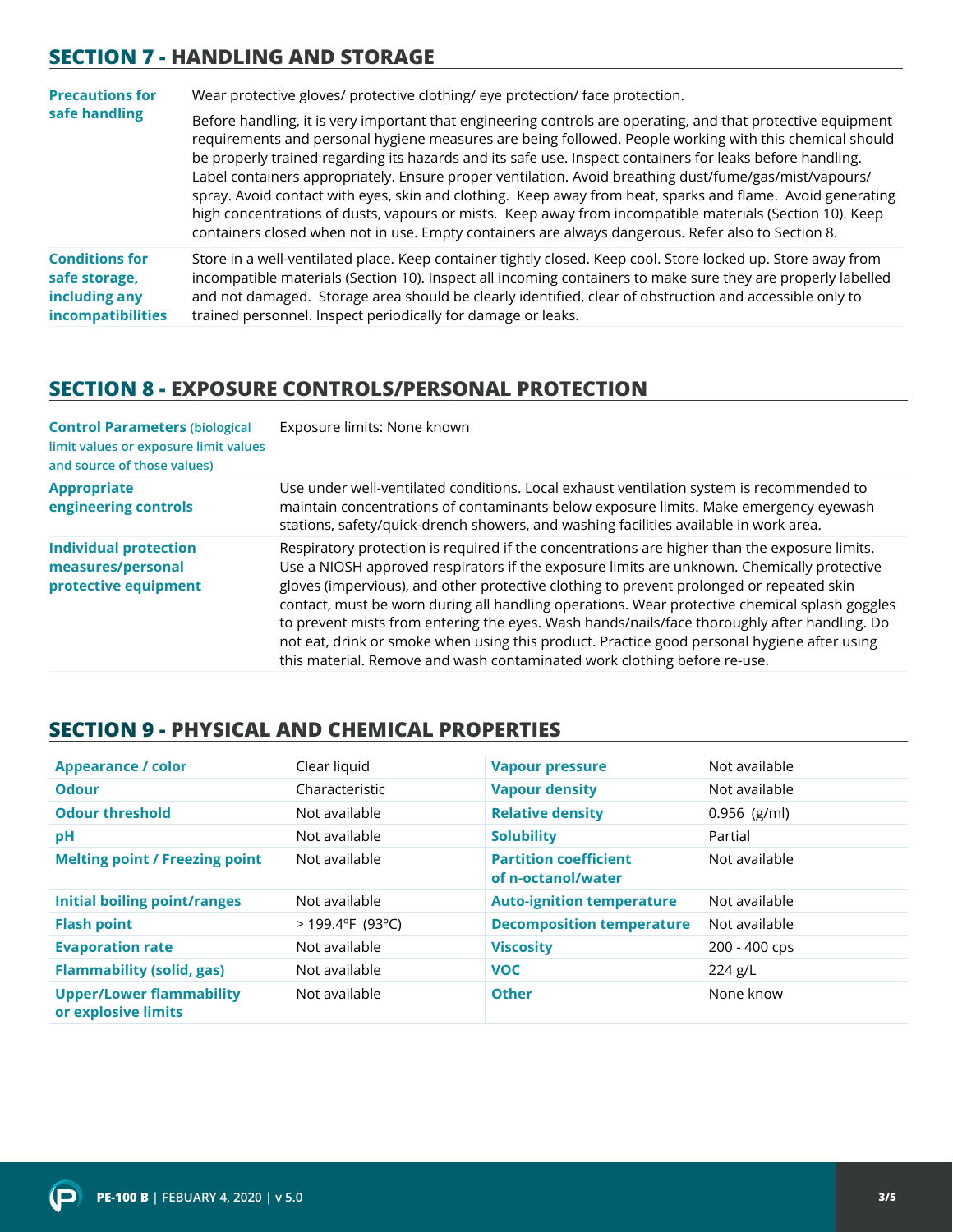# **SECTION 10 - STABILITY AND REACTIVITY**

| <b>Reactivity</b>                                                    | Does not react under the recommended storage and handling conditions prescribed. |
|----------------------------------------------------------------------|----------------------------------------------------------------------------------|
| <b>Chemical Stability</b>                                            | Stable under the recommended storage and handling conditions prescribed.         |
| <b>Possibility of hazardous reactions</b>                            | None known                                                                       |
| <b>Conditions to avoid</b><br>(static discharge, shock or vibration) | None known                                                                       |
| <b>Incompatible materials</b>                                        | Oxidizing materials; Acids; etc.                                                 |
| <b>Hazardous decomposition products</b>                              | None known                                                                       |

#### **SECTION 11 - TOXICOLOGICAL INFORMATION**

| Information on the likely routes<br>of exposure (inhalation, ingestion,<br>skin and eye contact)    | Harmful if swallowed. Causes severe skin burns and eye damage. May cause an allergic<br>skin reaction. Suspected of damaging fertility or the unborn child.                                                                                                                                                                                                                                                                                                                                          |
|-----------------------------------------------------------------------------------------------------|------------------------------------------------------------------------------------------------------------------------------------------------------------------------------------------------------------------------------------------------------------------------------------------------------------------------------------------------------------------------------------------------------------------------------------------------------------------------------------------------------|
| <b>Symptoms related to the</b><br>physical, chemical and<br>toxicological characteristics           | Skin burn, redness, stinging, pain; Eye burn, redness, tearing; Digestive tract burn; Re-<br>spiratory tract burn, coughing, shortness of breath, dizziness, drowsiness, nausea and<br>headaches.                                                                                                                                                                                                                                                                                                    |
| <b>Delayed and immediate effects</b><br>(chronic effects from short-term and<br>long-term exposure) | Skin Sensitization - Possible; Respiratory Sensitization - No data available; Germ Cell Mu-<br>tagenicity - No data available; Carcinogenicity - No ingredient listed by IARC, ACGIH, NTP<br>or OSHA; Reproductive Toxicity - Possible; Specific Target Organ Toxicity - Single Expo-<br>sure - No data available; Specific Target Organ Toxicity - Repeated Exposure - No data<br>available; Aspiration Hazard - No data available; Health Hazards Not Otherwise Classified<br>- No data available. |
| <b>Numerical measures of toxicity</b><br>(ATE; $LD_{50}$ & $LC_{50}$ )                              | CAS 100-51-6 LD50 Oral - Rat - 1230 mg/kg; CAS 9046-10-0 LD50 Oral - Rat - 242 mg/<br>kg; LD50 Dermal - Rabbit - 360 mg/kg; CAS 2855-13-2 LD50 Oral - Rat - 1030 mg/kg; CAS<br>84852-15-3 LD50 Oral - Rat - 1246 mg/kg & LD50 Dermal - Rabbit - 2040 mg/kg; ATE not<br>available in this document.                                                                                                                                                                                                   |

## **SECTION 12 - ECOLOGICAL INFORMATION**

| <b>Ecotoxicity</b> (aquatic and terrestrial information) | No data available for this product                                      |
|----------------------------------------------------------|-------------------------------------------------------------------------|
| <b>Persistence and degradability</b>                     | No data available                                                       |
| <b>Bioaccumulative potential</b>                         | No data available.                                                      |
| <b>Mobility in soil</b>                                  | No data available.                                                      |
| <b>Other adverse effects</b>                             | Toxic to aquatic life. Toxic to aquatic life with long lasting effects. |

## **SECTION 13 - DISPOSAL CONSIDERATIONS**

**Information on safe handling for disposal/methods of disposal/contaminated packaging**  Dispose of contents/container into safe container in accordance with local, regional or national regulations.

## **SECTION 14 - TRANSPORT INFORMATION**

**UN number; Proper shipping name; Class(es); Packing group (PG) of the TDG Regulations:** UN3267; CORROSIVE LIQUID, BASIC, ORGANIC, N.O.S. (isophorone diamine, 4-nonylphenol, branched); CLASS 8; PG III

**UN Number; Proper shipping name; Class(es); Packing group (PG) of the IMDG (maritime):** UN3267; CORROSIVE LIQUID, BASIC, ORGANIC, N.O.S. (isophorone diamine, 4-nonylphenol, branched); CLASS 8; PG III

**UN Number; Proper shipping name; Class(es); Packing group (PG) of the IATA (air):** UN3267; CORROSIVE LIQUID, BASIC, ORGANIC, N.O.S. (isophorone diamine, 4-nonylphenol, branched); CLASS 8; PG III

**Special Precautions (transport/conveyance):** None

**Environmental hazards (IMDG or other):** Marine Pollutant

**Bulk transport (usually more than 450L in capacity):** Possible